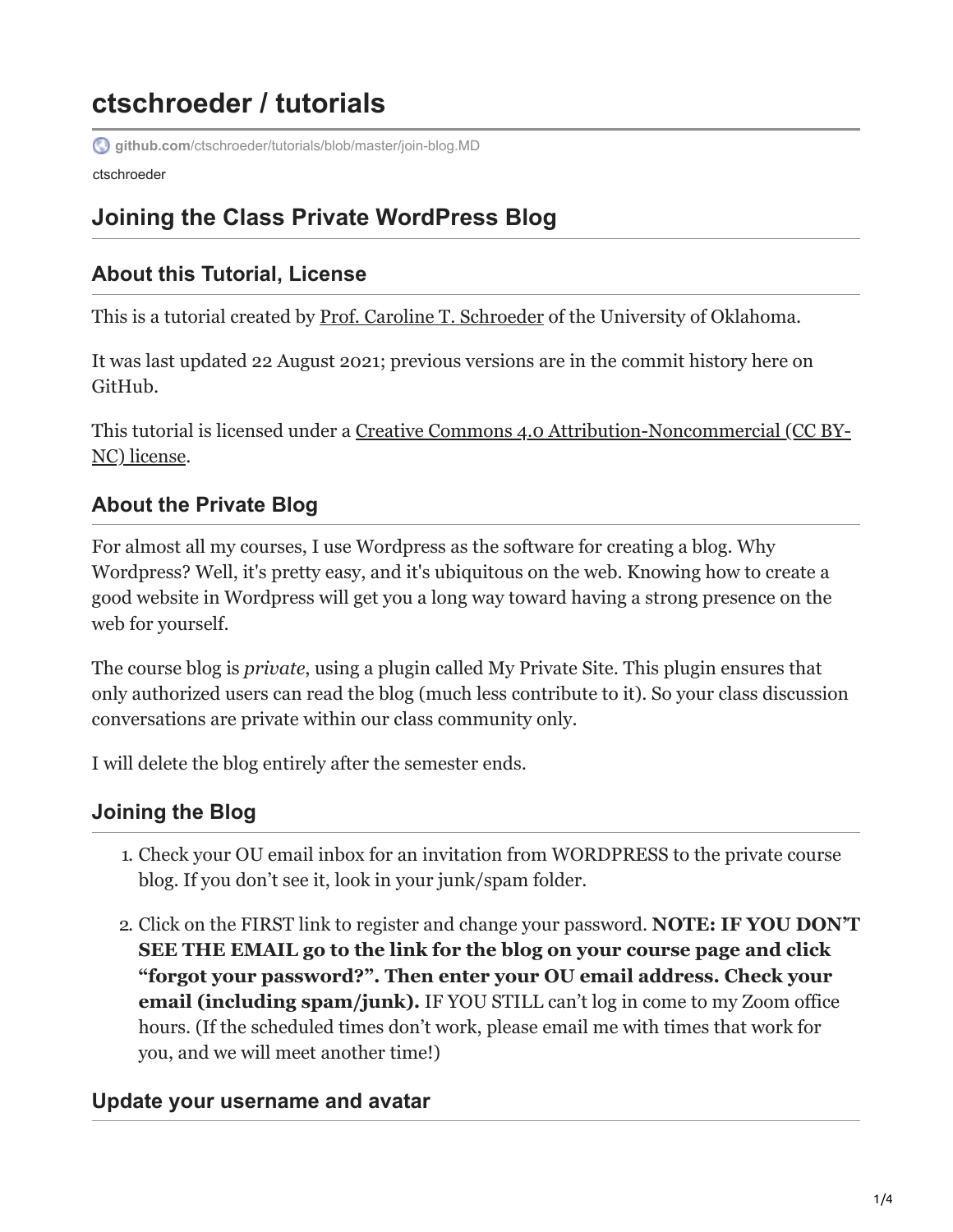3. Once you are LOGGED IN look in the upper left. Hover over "PRIVATE Blog for [class name]… " "Dashboard" should appear in a dropdown menu. Click on Dashboard.



4. On the left menu click "Profile"



- 5. Scroll down a bit and edit the following fields to represent yourself the way YOU want to appear:
- First name
- Last name
- Nickname
- Display name publicly as ( this is the name that will appear on your posts to the class)
- Biographical info (may be blank or short and sweet)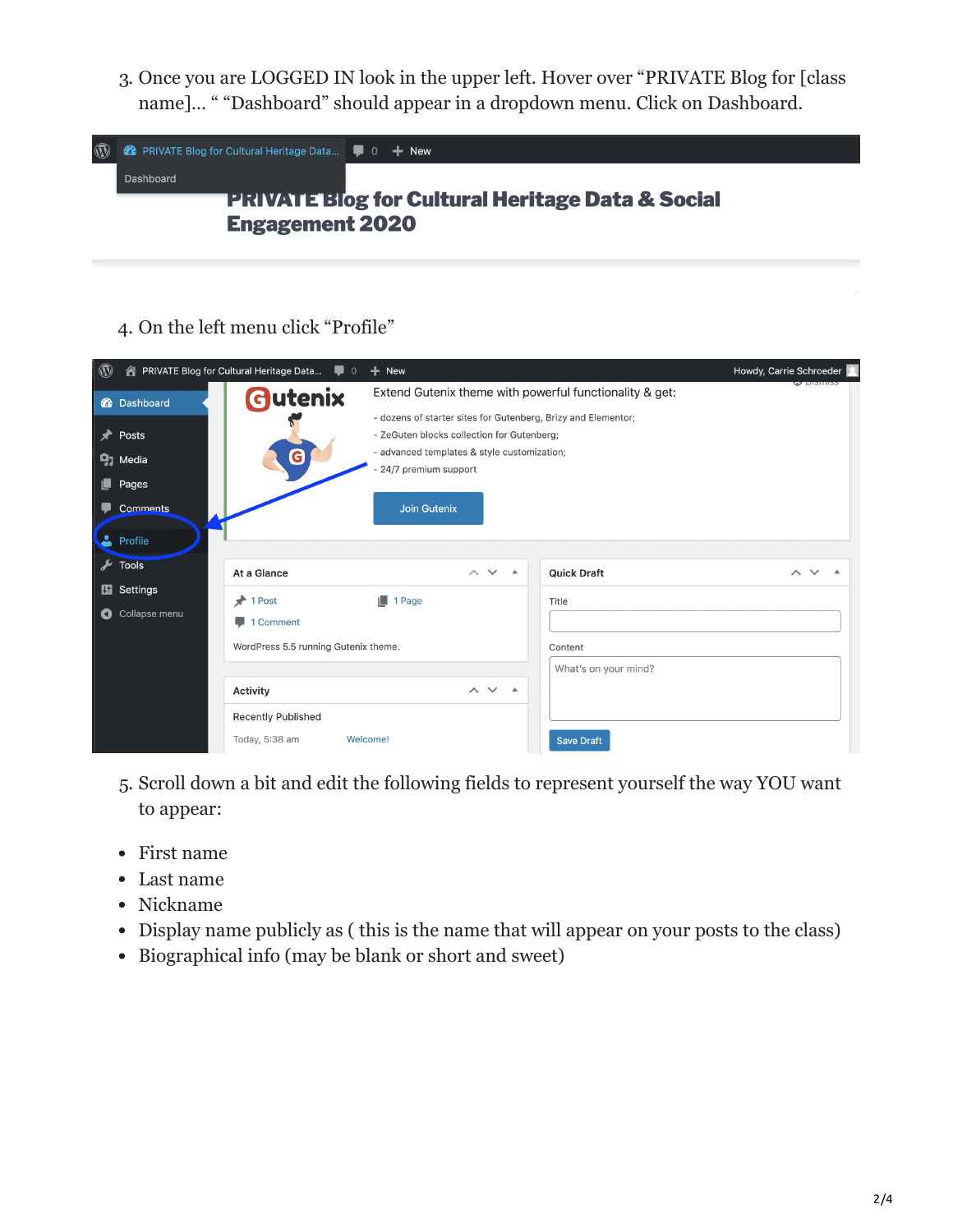| $^{\circledR}$ |                                     | 合 PRIVATE Blog for Cultural Heritage Data ■ 0 + New |                                                                                                                             | Howdy, Carrie Schroeder   8  |
|----------------|-------------------------------------|-----------------------------------------------------|-----------------------------------------------------------------------------------------------------------------------------|------------------------------|
|                | <b>20</b> Dashboard                 | Toolbar                                             | $\vee$ Show Toolbar when viewing site                                                                                       |                              |
| ⊀              | Posts                               | Name                                                |                                                                                                                             |                              |
|                | <b>P<sub>3</sub></b> Media          |                                                     |                                                                                                                             |                              |
| ц              | Pages                               | Username                                            | test user                                                                                                                   | Usernames cannot be changed. |
| v              | <b>Comments</b>                     | <b>First Name</b>                                   | Carrie                                                                                                                      |                              |
|                | Profile                             |                                                     | Schroeder                                                                                                                   |                              |
| ≁              | Tools                               | Last Name                                           |                                                                                                                             |                              |
|                | <b>En</b> Settings<br>Collapse menu | Nickname (required)                                 | test user                                                                                                                   |                              |
|                |                                     | Display name publicly as                            | Carrie Schroeder<br>$\checkmark$                                                                                            |                              |
|                |                                     | <b>Contact Info</b>                                 |                                                                                                                             |                              |
|                |                                     |                                                     |                                                                                                                             |                              |
|                |                                     | Email (required)                                    | carrieschroeder@mac.com<br>If you change this, we will send you an email at your new address to confirm it. The new address |                              |
|                |                                     |                                                     | will not become active until confirmed.                                                                                     |                              |
|                |                                     | Website                                             |                                                                                                                             |                              |
|                |                                     |                                                     |                                                                                                                             |                              |
|                |                                     | <b>About Yourself</b>                               |                                                                                                                             |                              |
|                |                                     | <b>Biographical Info</b>                            |                                                                                                                             |                              |
|                |                                     |                                                     |                                                                                                                             |                              |
|                |                                     |                                                     |                                                                                                                             |                              |
|                |                                     |                                                     | Share a little biographical information to fill out your profile. This may be shown publicly.                               |                              |
|                |                                     |                                                     |                                                                                                                             |                              |
|                | <b>Profile Picture</b>              | Choose Image                                        |                                                                                                                             |                              |
|                |                                     |                                                     |                                                                                                                             |                              |
|                |                                     |                                                     |                                                                                                                             |                              |
|                |                                     |                                                     |                                                                                                                             |                              |
|                |                                     | Original Size                                       | Thumbnail                                                                                                                   |                              |
|                |                                     | Remove Image                                        |                                                                                                                             |                              |
|                | <b>Account Management</b>           |                                                     |                                                                                                                             |                              |
|                | <b>New Password</b>                 | <b>Set New Password</b>                             |                                                                                                                             |                              |
|                | <b>Sessions</b>                     | Log Out Everywhere Else                             |                                                                                                                             |                              |
|                |                                     | You are only logged in at this location.            |                                                                                                                             |                              |

6. Under Profile Picture choose your Image

Click "Choose image" and upload a profile picture. This picture will appear alongside your name on the blog. Please pick one that you will be happy with for the semester (or at least for the first several weeks, so we can get to know you.)